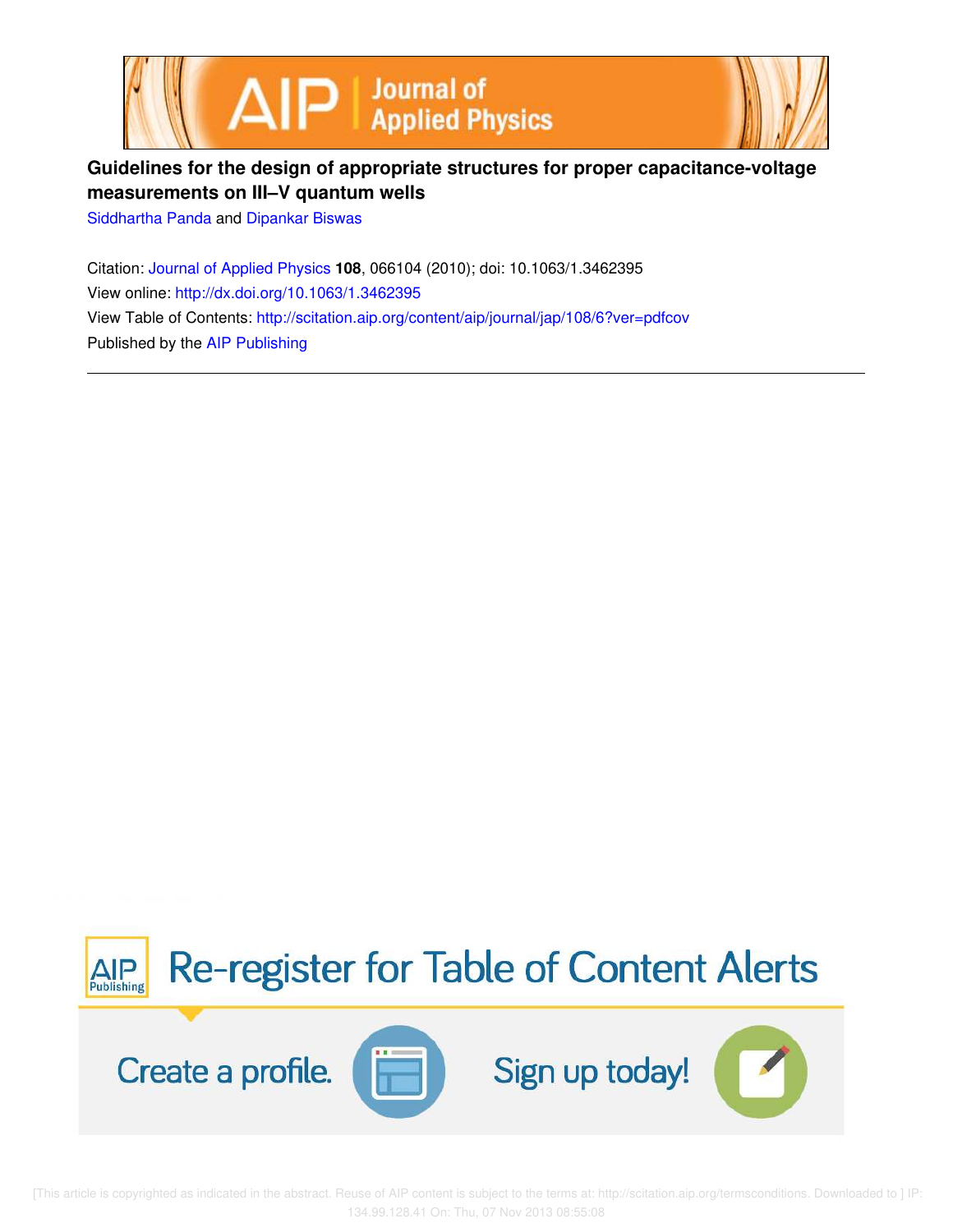## **Guidelines for the design of appropriate structures for proper capacitance-voltage measurements on III–V quantum wells**

Siddhartha Panda<sup>a)</sup> and Dipankar Biswas

*Institute of Radiophysics and Electronics, University of Calcutta, 92 A. P. C. Rd., Kolkata 700009, India*

(Received 22 March 2010; accepted 8 June 2010; published online 28 September 2010)

Errors encountered in the capacitance-voltage  $(C-V)$  measurements of quantum well  $(QW)$ structures are usually attributed to Debye smearing. The other sources from which errors may occur are not well discussed in literature. In this paper we have highlighted the limits of *C*-*V* measurements on QW structures. Simulations have been carried out through the self-consistent solutions of the Schrödinger and Poisson equations for various band offsets, dopings, and temperatures. This will provide guidelines for suitable design of quantum structures for proper *C*-*V* measurements. © 2010 American Institute of Physics. [doi:10.1063/1.3462395]

The capacitance-voltage  $(C-V)$  technique is one of the most widely used nondestructive methods for determining the carrier distribution in nanostructures.<sup>1,2</sup> The deep level transient spectroscopy and the photocapacitance measurements, other versions of the *C*-*V* technique, are extensively used to characterize deep levels, interface states and band offsets of strained and unstrained quantum wells  $(QWs)$ .<sup>3-5</sup>

The typical structure used for *C*-*V* measurements consists of a properly formed Schottky barrier on the top of the grown semiconductor and an ohmic contact at the bottom of the substrate. One or more QWs are sandwiched in the bulk semiconductor.

For proper and accurate measurements on a QW the depth of the QW from the Schottky is of utmost importance. Various research groups have developed their own models for calculation of the depth of the QW from *C*-*V* measurements where the difference between the actual depth and the experimental depth is often quite large, even to the extent of 50 nm.<sup>6</sup> Although a lot of work has been carried out in the *C*-*V* technique, its limitations leading to errors have not been discussed in detail excepting for the effect of Debye smearing.

The design of the QW structure should be done following the two extremely necessary conditions. On one end the QW should have a minimum distance from the Schottky, so that initially without any reverse bias the space-charge region of the Schottky junction does not enter the QW, to disturb the carrier distribution inside the well. On the other end the QW should not be too far from the Schottky so that field break down occurs before the field crosses the QW to deplete it. From these two limitations we can define the minimum and the maximum depth of the QW for a particular structure to be used in *C*-*V* measurements.

In this paper we have discussed in detail the design of proper quantum structures for different doping levels and different band offsets at different temperatures considering model single QW structures. The Schrödinger and Poisson equations have been solved self-consistently which is a must to determine the carrier profile of the QW structure.

In our study we consider a model Schottky structure containing a single QW sandwiched in n-doped bulk semiconductor. The metal of the Schottky barrier is Au.

The one-dimensional Schrödinger equation can be written as

$$
-\frac{\hbar}{2}\frac{d}{dz}\left(\frac{1}{m^*(z)}\frac{d\psi(z)}{dz}\right) + V(z)\psi(z) = E\psi(z),\tag{1}
$$

where  $\psi$  is the wave function, *E* is the energy eigenvalue,  $m^*$ is the electron effective mass, and *V* is the potential energy. As proposed by Tan *et al.*,<sup>7</sup> Eq. (1) can be discretized using the finite difference method with a uniform mesh size *h* as

$$
-\frac{\hbar^2}{2}\left(\frac{\psi_{i+1}-\psi_i}{m_{i+1/2}h^2}-\frac{\psi_i-\psi_{i-1}}{m_{i-1/2}h^2}\right)+V_i\psi_i=E\psi_i,
$$
\n(2)

and modified to a matrix eigenvalue equation

$$
H\psi = E\psi,\tag{3}
$$

where *H* is a tridiagonal symmetric matrix.

The one-dimensional Poisson equation is given by

$$
\frac{d}{dz}\left(\varepsilon(z)\frac{d\varphi(z)}{dz}\right) = -q[N_D^+(z) - n(z)],\tag{4}
$$

where  $\varphi$  is the electrostatic potential,  $\varepsilon$  is the coordinate dependent dielectric constant,  $N_D^+$  is the ionized donor concentration, and *n* is the electron concentration in the conduction band. The electron concentration in the QW region is calculated from the expression, $\delta$ 

$$
n(z) = \frac{m^*(z)kT}{\pi\hbar^2} \sum_i \ln\left[1 + \exp\left(\frac{E_F - E_i}{kT}\right)\right] |\psi_i(z)|^2, \qquad (5)
$$

where  $E_F$  is the Fermi level,  $E_i$  is the *i*th bound state in the well, and  $\psi_i$  is the corresponding normalized wave function which are obtained by solving Eq.  $(1)$ . Outside the QW region the electron concentration is computed through the a)Electronic mail: siddhartha.panda.2@gmail.com. Fermi integral as

0021-8979/2010/108(6)/066104/3/\$30.00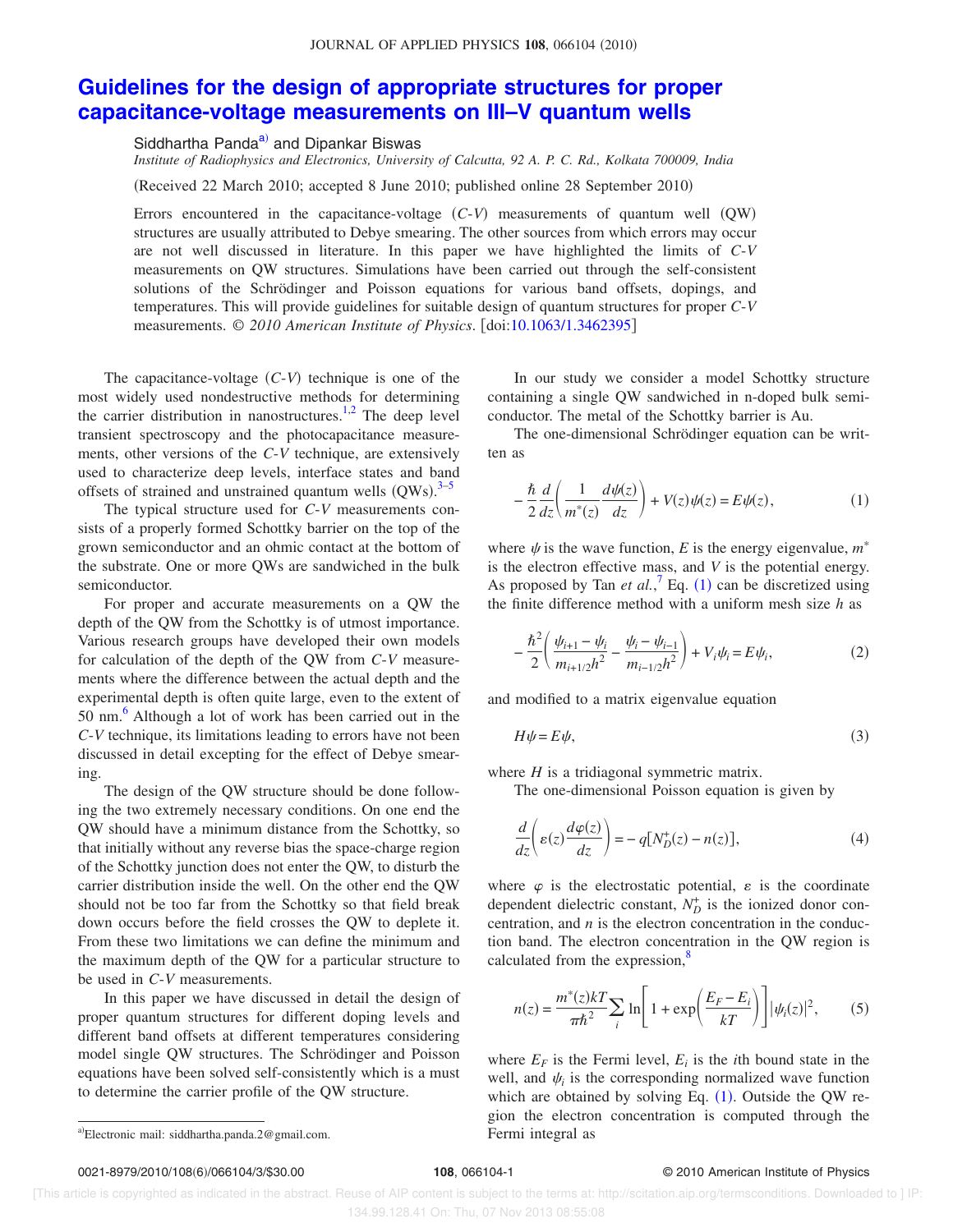$$
=N_c F_{1/2}\left(\frac{E_F - V(z)}{kT}\right),\tag{6}
$$

where  $N_c$  is the effective density of state in the conduction band and *V* is the potential energy which is considered to be equal to the bottom of the conduction band and defined as

$$
V(z) = -q\varphi(z) + \Delta E_c, \text{ inside QW},
$$
  
=  $-q\varphi(z)$ , outside QW, (7)

where  $\Delta E_c$  is the band offset of the conduction band.

Equation (4) is also discretized as Schrödinger equation,

$$
\left(\frac{\varepsilon_{i+1/2}(\varphi_{i+1} - \varphi_i)}{h^2} - \frac{\varepsilon_{i-1/2}(\varphi_i - \varphi_{i-1})}{h^2}\right) + q[N_{Di}^+ - n_i] = 0.
$$
\n(8)

Equation  $(8)$  can be solved by Newton–Raphson method using the well-known matrix equation,

$$
J\delta\varphi = -f(\varphi^0),\tag{9}
$$

where *J* is the Jacobian matrix which can be expressed as

$$
J_{ii} = \frac{\varepsilon_{i+1/2}}{h^2} \quad \text{if } j = i + 1,
$$
  

$$
= \frac{\varepsilon_{i-1/2}}{h^2} \quad \text{if } j = i - 1,
$$
  

$$
= -J_{ii-1} - J_{ii+1} + q \frac{\partial [N_{Di}^+ - n_i]}{\partial \varphi_i} \quad \text{if } j = i,
$$
  

$$
= 0 \quad \text{otherwise}, \tag{10}
$$

 $\delta\varphi$  is the correction vector to the initial approximation vector  $\varphi^0$  to obtain the actual vector  $\varphi$  and *f* is given by

$$
f_i = \left(\frac{\varepsilon_{i+1/2}(\varphi_{i+1} - \varphi_i)}{h^2} - \frac{\varepsilon_{i-1/2}(\varphi_i - \varphi_{i-1})}{h^2}\right) + q[N_{Di}^+ - n_i].
$$
\n(11)

Since each iteration of the Newton–Raphson method requires the solution of the Schrödinger equation, the ultimate results satisfy the self-consistency of the two equations.

In our calculation the Fermi level in the metal is considered as the zero energy level. To solve the Poisson equation boundary conditions are at the surface,  $\varphi = \varphi_B$  and in the neutral region  $\varphi = \varphi_C$ , where  $\varphi_B$  is the Schottky barrier height and  $\varphi_C$  is the value of potential corresponding to the energy at the bottom of the conduction band. In the finite difference method the mesh size  $(h)$  is considered 8 Å as an optimum size.

Figure 1 shows the variation in the two-dimensional (2D) electron concentration  $(n_{2D})$  with the external reverse bias  $(V_r)$  in a 10 nm GaAs/InGaAs QW under *C*-*V* measurements for different depths of the well from the Schottky, considering  $N_D^+ = 6 \times 10^{16} / \text{cm}^3$ ,  $\Delta E_c = 0.16 \text{ eV}$ , and *T*  $= 300$  K. It is evident from the figure that with out any applied reverse bias the QW situated at a distance of 100 nm from the Schottky is almost depleted. As the distance in-



FIG. 1. Variation in the 2D electron concentration  $(n_{2D})$  with the external reverse bias  $(V_r)$  in a 10 nm GaAs/InGaAs QW for the depths (a) 100 nm, (b) 150 nm, (c) 200 nm, and (d) 300 nm, considering  $N_D^+$ =6 × 10<sup>16</sup> cm<sup>-3</sup>,  $\Delta E_c = 0.16$  eV, and  $T = 300$  K.

creases the depletion of the QW decreases and carriers in the QW remain unperturbed for a depth of 300 nm. So the *C*-*V* profile supplies wrong information about the position of the QW and the carrier profile of the structure if the QW is not situated at a sufficient distance from the Schottky. This may be seen clearly in the experimental *C*-*V* profile on multiple QWs of Yamamoto *et al.*<sup>1</sup> The first three of the eight QWs are depleted and the adjacent QWs are partially depleted.

The field distribution in the QW and in the barrier for different depths of the QW is illustrated in Fig. 2. The vertical dotted lines indicate the positions of the centers of the QWs. As shown in the figure, when the depth is  $150 \text{ nm}$  (a) the QW is depleted by the built in field. The minimum necessary depth is 368 nm (b) for proper measurements below which the QW is partially depleted. At this depth when the well is depleted the surface field is  $3.7 \times 10^5$  V/cm (c). When the depth is  $404 \text{ nm}$  (d) the well can be depleted for measurements but the surface field is almost on the verge of break down  $(\sim 4 \times 10^5 \text{ V/cm})$ .<sup>9</sup> For a depth of 650 nm (e) the surface field crosses break down but the field does not reach the QW. So it is cleared that for proper *C*-*V* measurements the depth of the QW for the parameters mentioned should lie in the range of 368–404 nm.

Figure 3 shows the variation in the maximum and minimum depth with the ionized donor concentration  $T = 300$  K and  $T = 50$  K for three different QW structures,  $In<sub>0.2</sub>Ga<sub>0.8</sub>As/GaAs$ ,  $In<sub>0.2</sub>Ga<sub>0.8</sub>As/A1<sub>0.12</sub>Ga<sub>0.88</sub>As$ , and  $In_{0.2}Ga_{0.8}As/Al_{0.35}Ga_{0.65}As$  where  $\Delta E_c$  gradually in-



FIG. 2. Field distribution in the GaAs/InGaAs QW structure for wells at different depths, (a)  $150$  nm, (b) and (c)  $368$  nm, (d)  $404$  nm, and (e)  $650$ nm, considering  $N_D^+$ =6 × 10<sup>16</sup> cm<sup>-3</sup>,  $\Delta E_c$ =0.16 eV, *T*=300 K, and well width= 10 nm. Vertical dotted lines indicate the positions of the centers of the QWs.

 [This article is copyrighted as indicated in the abstract. Reuse of AIP content is subject to the terms at: http://scitation.aip.org/termsconditions. Downloaded to ] IP: 134.99.128.41 On: Thu, 07 Nov 2013 08:55:08